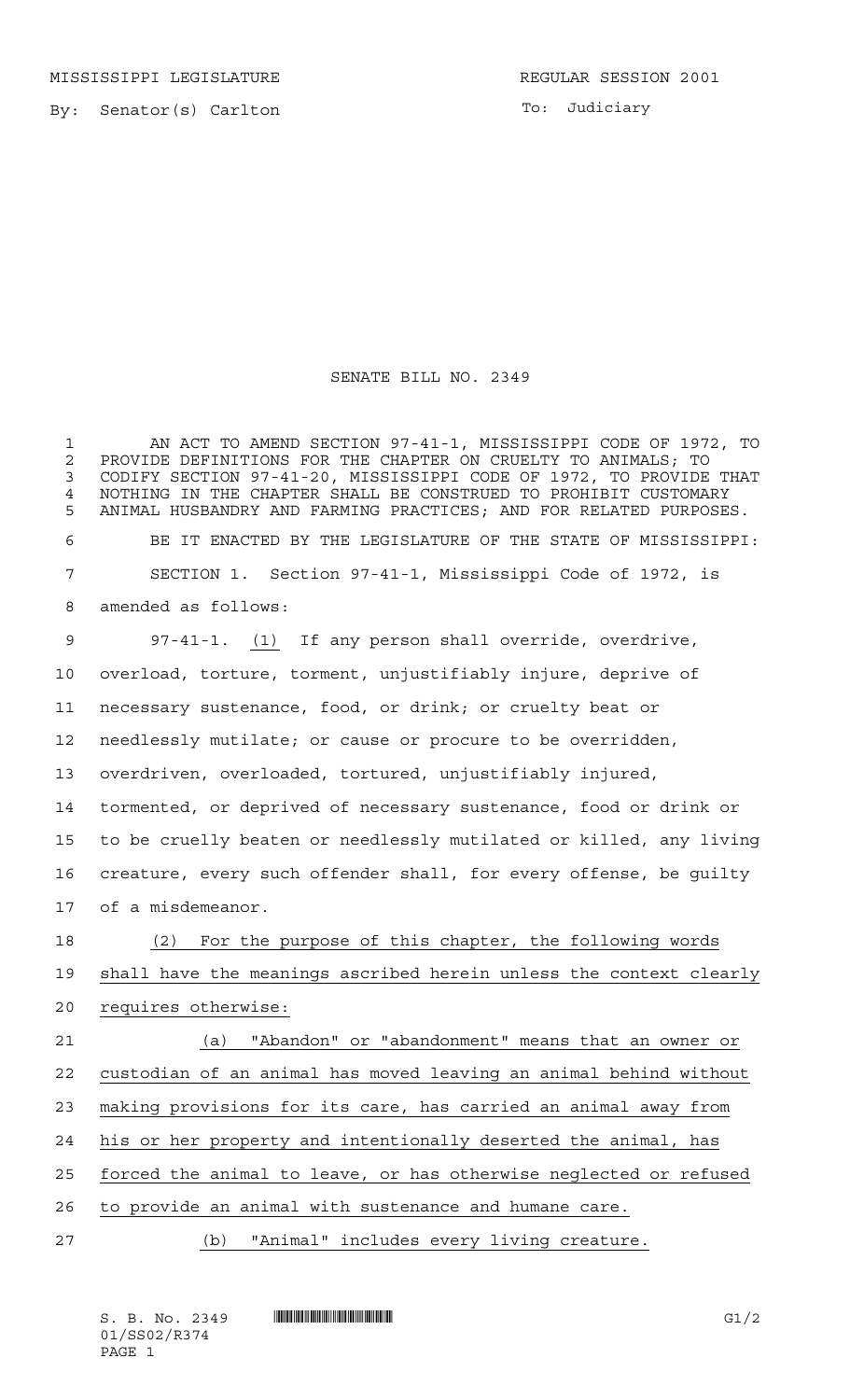| 28 | "Cruelty," "torture" or "torment" includes every<br>(c)            |
|----|--------------------------------------------------------------------|
| 29 | act, omission or neglect whereby unnecessary or unjustifiable pain |
| 30 | or suffering is caused.                                            |
| 31 | (d) "Diseased" means deviated from a healthy or normal             |
| 32 | condition of any of the functions or tissues of the body; an       |
| 33 | alteration in the state of the body or some of its organs;         |
| 34 | interrupted or disturbed performance of the vital functions        |
| 35 | causing or threatening pain or weakness; suffering from an illness |
| 36 | or an abnormal state having a definite pattern of symptoms.        |
| 37 | (e) "Euthanize" or "euthanasia" means the humane                   |
| 38 | killing of an animal by a licensed veterinarian, or by an animal   |
| 39 | control officer, a law enforcement officer, or an agent of a       |
| 40 | society for the prevention of cruelty, by means of a method        |
| 41 | recognized by the American and Mississippi Veterinary Medical      |
| 42 | Associations as humane.                                            |
| 43 | (f) "Injury" or "injured" means physical damage or harm            |
| 44 | inflicted or suffered.                                             |
| 45 | (g) "Neglect" means an owner or custodian of an animal             |
| 46 | omits, fails, disregards or refuses to provide that which is       |
| 47 | necessary sustenance or protection for the well-being of the       |
| 48 | animal.                                                            |
| 49 | "Owner," "person" or "custodian" means any<br>(h)                  |
| 50 | individual, partnership, firm, joint stock company, corporation,   |
| 51 | association, trust, estate or other legal entity, including their  |
| 52 | agents and employees in regard to animals transported, owned,      |
| 53 | employed by or in the custody of such entity.                      |
| 54 | "Sanitary conditions" means living space free from<br>(i)          |
| 55 | health hazards such as accumulated animal excreta, exposure to     |
| 56 | disease and overcrowding that endanger an animal's well-being.     |
| 57 | (j) "Shelter" means appropriate protection or housing              |
| 58 | from discomfort and the elements suitable for the age, breed and   |
| 59 | species of an animal to sustain the animal in good health.         |

 $S. B. No. 2349$  . So  $R349$ 01/SS02/R374 PAGE 2